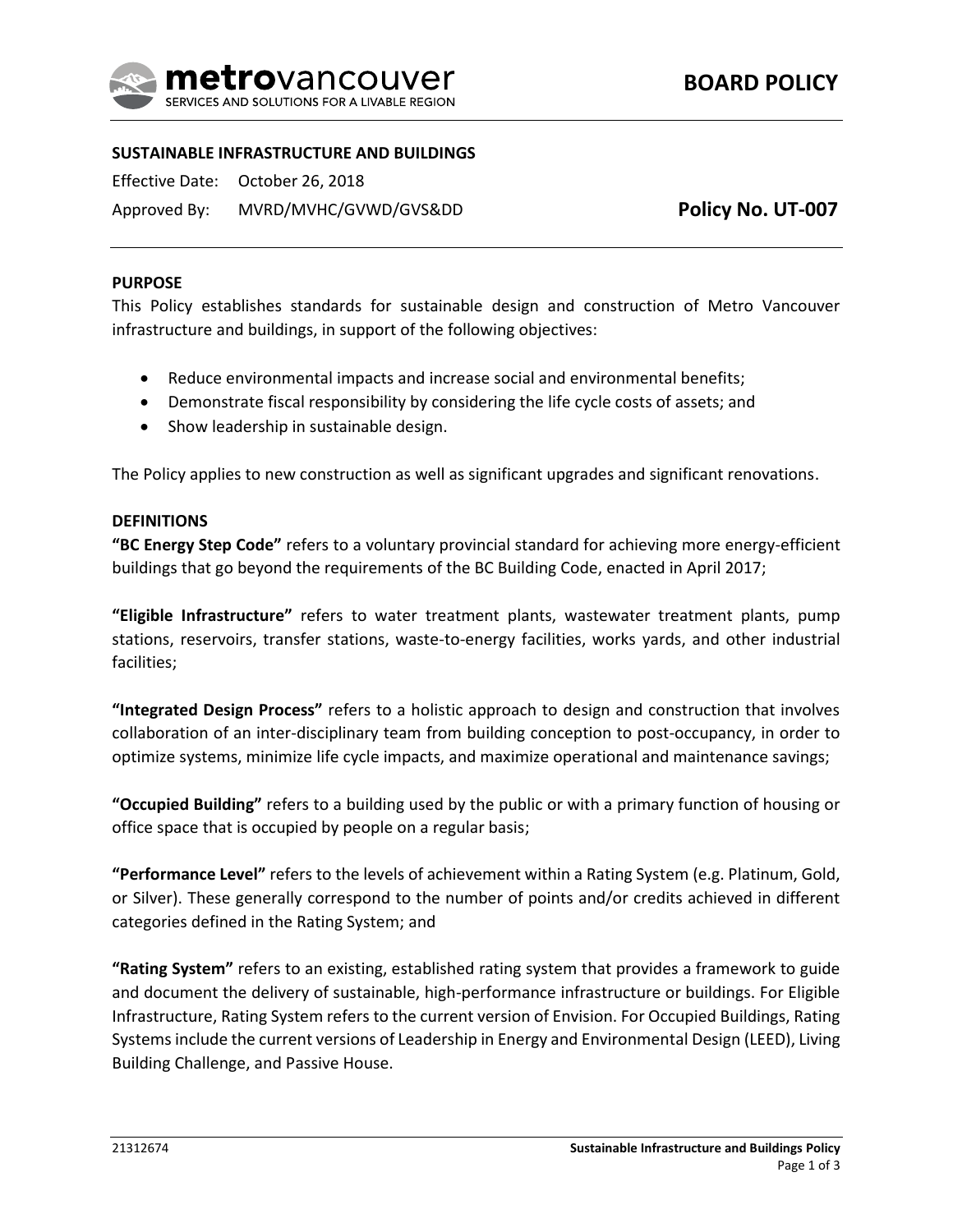# **POLICY**

Metro Vancouver is committed to reducing the environmental impacts and increasing the social and environmental benefits of its infrastructure and buildings in a fiscally responsible manner. This Policy establishes standards for sustainable design and construction of Metro Vancouver infrastructure and buildings.

## **SUSTAINABLE DESIGN AND CONSTRUCTION STANDARDS**

Metro Vancouver will use Performance Levels within established Rating Systems or standards to guide and document the design and construction of sustainable, high-performance infrastructure and buildings.

- For **Eligible Infrastructure**, the Rating System is Envision and the Performance Level is Gold, and
- **•** for Occupied Buildings, the Rating System is LEED and the Performance Level is Gold; in addition, Occupied Buildings will achieve, at a minimum, BC Energy Step Code Level 3.

Performance Levels or Rating Systems that vary from the above standards may be considered on a case-by-case basis.

## **RATING SYSTEM CERTIFICATION**

Rating System certification is not a requirement. However, certification will be pursued when required, such as through local governments as a condition of permitting or other orders of government as a condition of grant funding.

### **PRIORITY PERFORMANCE OBJECTIVES**

Metro Vancouver undertakes a broad range of infrastructure and building project types. As part of achieving Envision Gold or LEED Gold or equivalent, the project team will use an Integrated Design Process to develop project-specific sustainability goals that balance fiscal responsibility with the priority performance objectives listed below, as applicable for the project type.

- 1. Energy Efficiency and Greenhouse Gas (GHG) Emissions
	- a) Reduce operational energy consumption.
	- b) Reduce embodied energy of priority construction materials.
	- c) Reduce lifecycle GHG emissions.
	- d) Generate or recover renewable energy on-site.
	- e) Install advanced energy metering.
	- f) Facilitate accessibility to low-carbon and active modes of transportation.
- 2. Materials and Resource Allocation
	- a) Use reclaimed or recycled materials in construction.
	- b) Divert construction and demolition waste from landfills.
	- c) Reduce potable water use and overall water use.